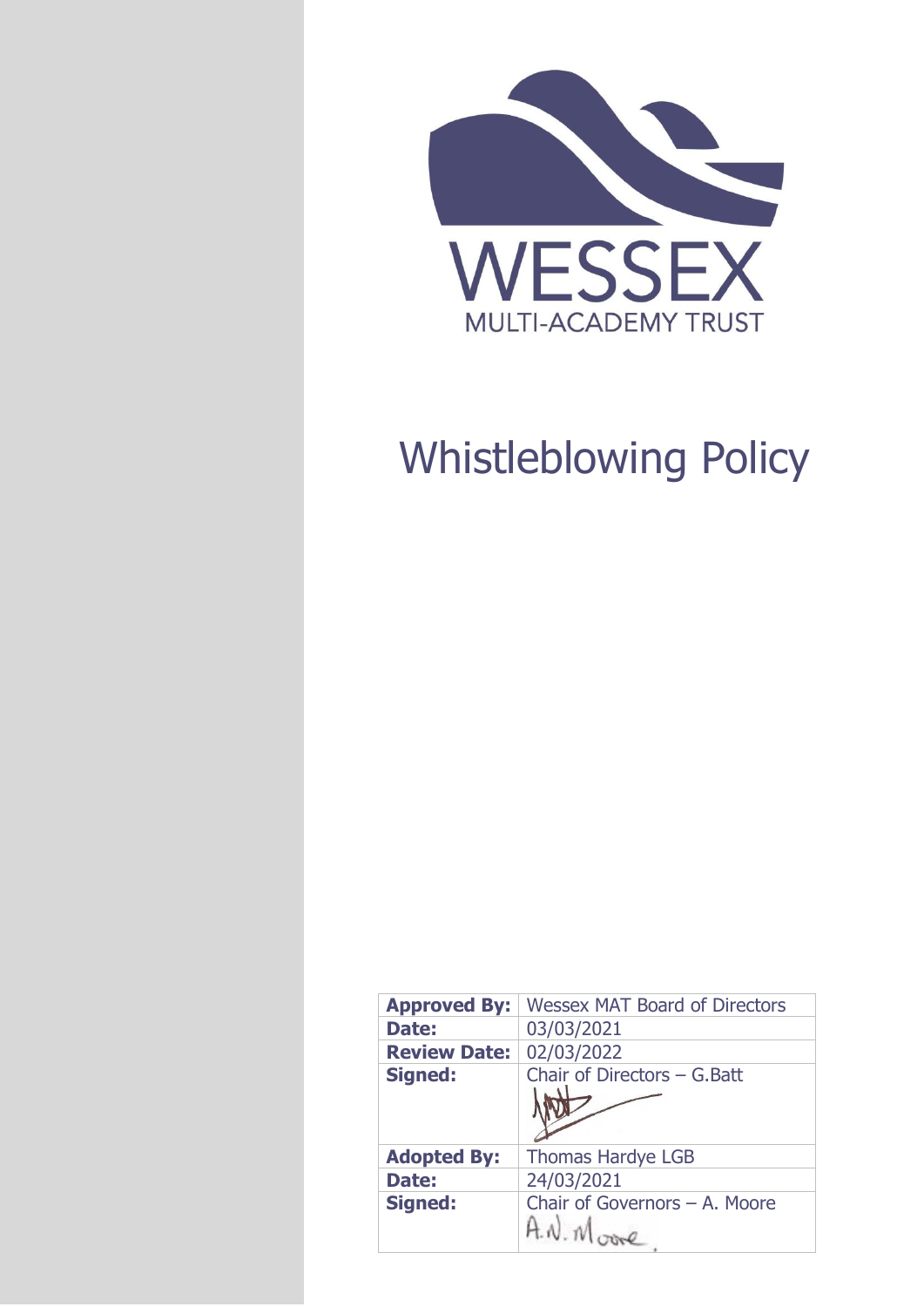## **WHISTLEBLOWING – A REPORTING POLICY AND PROCEDURE FOR TRUST EMPLOYEES**

#### **1. Introduction**

- 1.1 The Public Interest Disclosure Act 1998 was introduced to facilitate the early detection of malpractice within the workplace. Employees are often the first to realise that there may be something seriously wrong within their place of work but do not express their concerns for fear of reprisal or victimisation.
- 1.2 The Act sets out a framework for public interest 'whistleblowing' which provides individual employees and workers with full protection from victimisation and dismissal where they raise genuine concerns about malpractice i.e. make a qualifying disclosure.
- 1.3 Qualifying disclosures are disclosures of information where the worker reasonably believes (and it is in the public interest) that one or more of the following matters is either happening, has taken place, or is likely to happen in the future. To be protected a disclosure should first amount to a qualifying disclosure.
	- A criminal offence
	- The breach of a legal obligation
	- A miscarriage of justice
	- A danger to the health and safety of any individual
	- Damage to the environment
	- Deliberate attempt to conceal any of the above.
- 1.4 This policy and procedure sets out the application of those statutory provisions within the Trust enabling employees to raise serious concerns rather than overlooking them or raising them outside of the Trust.
- 1.5 This policy should also be read in conjunction with the Code of Conduct, the Child Protection Policy and the procedure for 'Dealing with allegations against a member of staff, supply teacher, volunteer or contractor'. Taken together the four documents recognise the Trust's commitment towards safeguarding children.
- 1.6 This policy has been prepared following consultation with the recognised trade unions.

## **2. Scope**

- 2.1 This policy applies to all Trust based employees but also covers 'workers' (see Appendix 1, Legal Context).
- 2.2 It is mandatory for all Trust school Governing Bodies for adoption.

## **3. The Policy**

3.1 The Chief Executive Officer (CEO) and Directors of the Trust; and the Headteacher and Local Governing Body of each academy are committed to the highest possible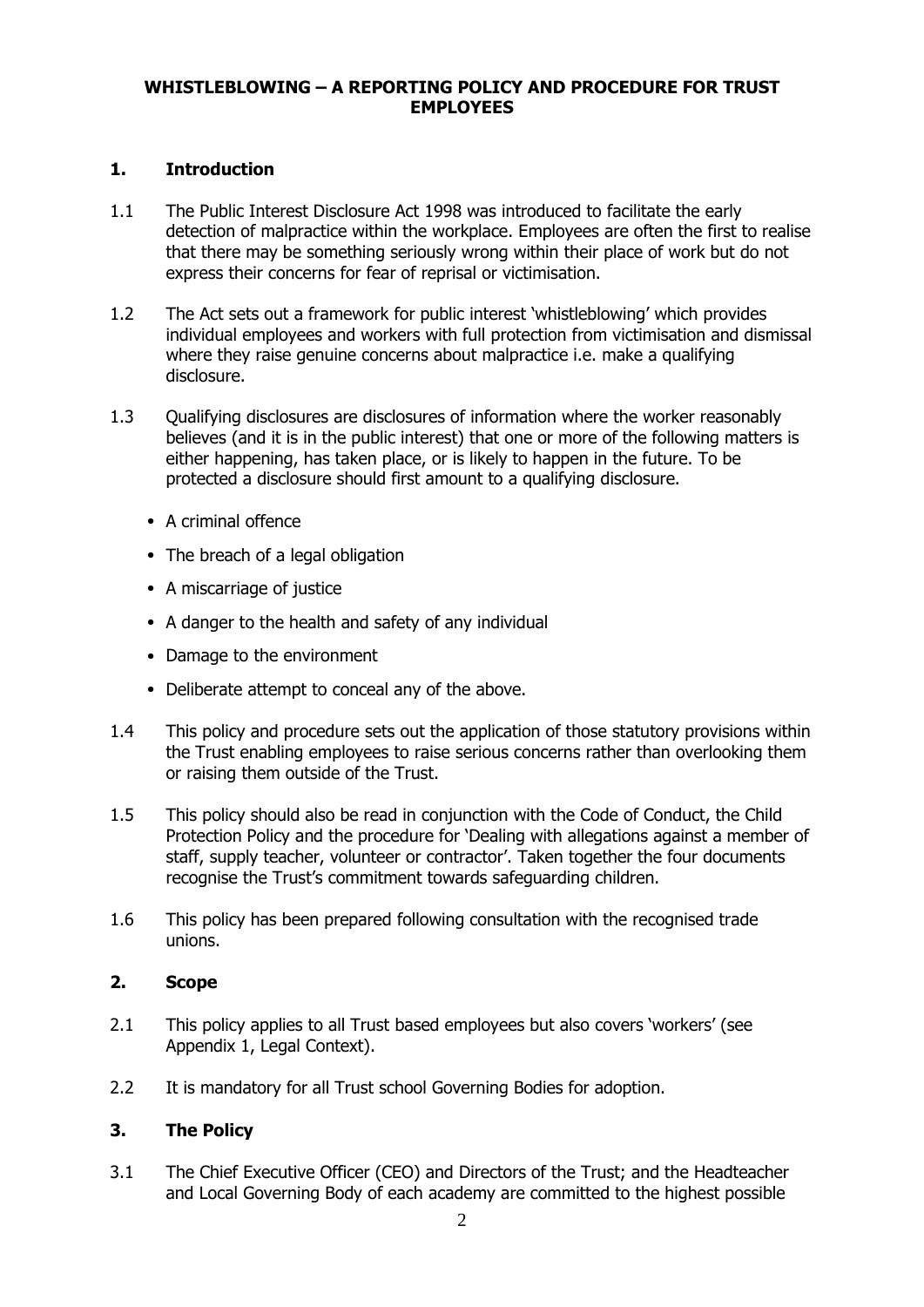standards of probity and accountability within the Trust and to making decisions that comply with Trust policies and that are transparent and to the benefit of the Trust.

- 3.2 The CEO and Directors of the Trust and the Headteachers and Local Governing Bodies are also committed to safeguarding the welfare of children at each academy within the Trust and will take steps to ensure that children are safe and free from abuse.
- 3.3 This policy will ensure that employees are able to question and act upon concerns about practice in the Trust and its academies and that they feel able to raise those concerns within the Trust in line with the procedure set out below.
- 3.4 This policy is intended to cover the disclosure of information which relates to suspected serious wrongdoing or dangers at work. Some examples where the whistleblower may be protected are set out below:
	- Criminal activity
	- Child protection and/or safeguarding concerns
	- Miscarriage of justice
	- Danger to health and safety
	- Damage to the environment
	- Failure to comply with any legal or professional obligation or regulatory requirements
	- Financial fraud or mismanagement
	- Negligence
	- Breach of the Trust's and its academies internal policies including the Code of **Conduct**
	- Conduct likely to damage the Trust's reputation and/or the reputation of an academy within the Trust
	- Unauthorised disclosure of confidential information
	- The deliberate concealment of any of the above
- 3.5 Where an employee raises a concern that does not meet the definition of whistleblowing, the employee will be told and advised to raise their concerns in line with the appropriate procedure.
- 3.6 Complaints about an individual's own contract of employment or personal situation are excluded from the Whistleblowing policy as a consequence of the ''public interest' requirement. Such complaints should be addressed using the appropriate Trust policy e.g. Grievance or Fairness and Dignity at Work.
- 3.7 The Directors will not tolerate any harassment or victimisation against members of staff who have raised concerns and will take appropriate action in order to protect employees who raise concerns in accordance with this policy and procedure.
- 3.8 The Directors will protect the Trust and its employees from frivolous, false or malicious expressions of concern, or concerns raised for personal gain, by taking disciplinary action where appropriate against any employee making such a complaint.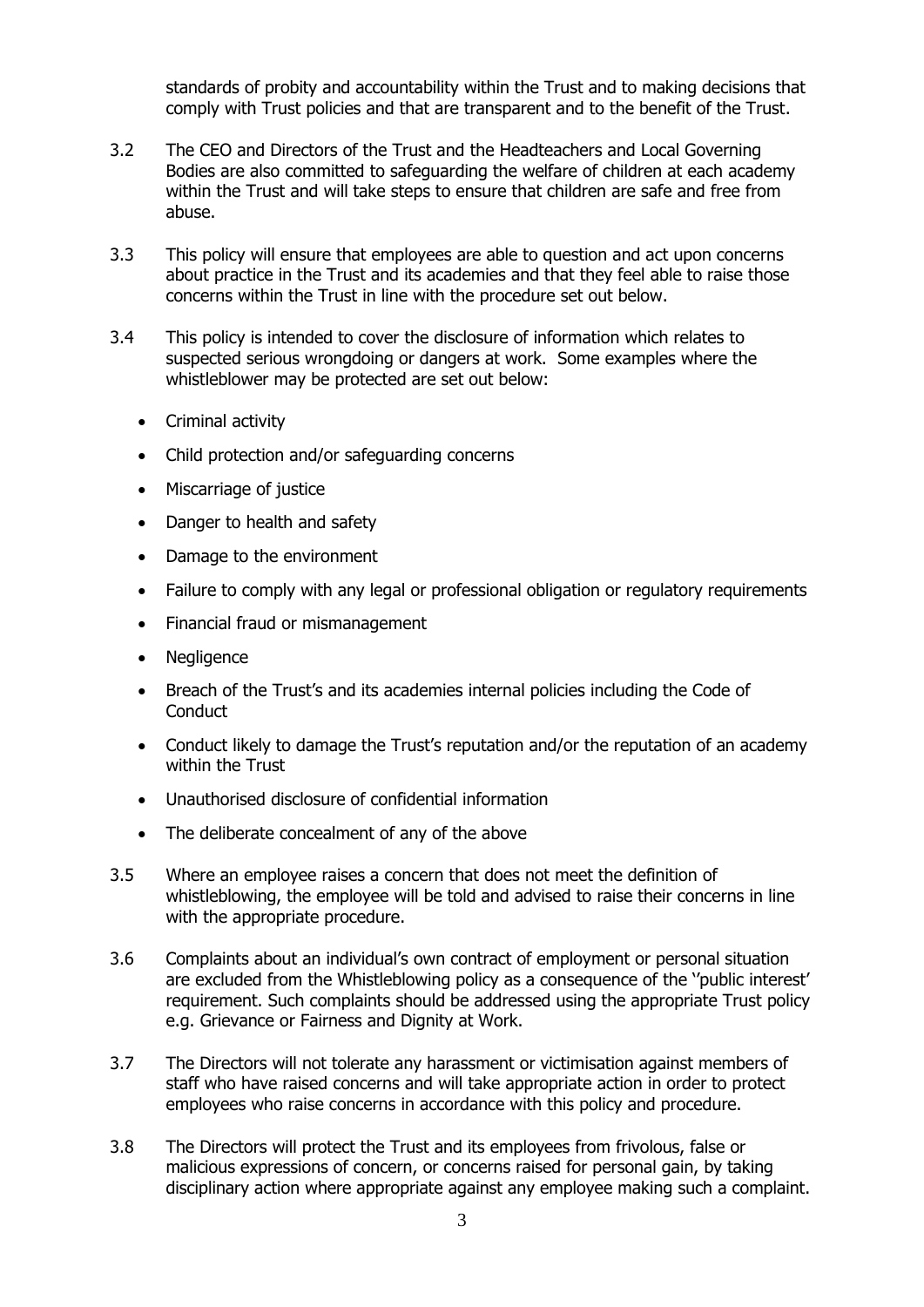## **4 The Procedure**

## **4.1 How to raise a concern**

- 4.1.1 An employee should inform their Headteacher immediately if they have any serious concerns that they consider fall within the scope of this policy. This applies to all concerns and especially to concerns about child safety.
- 4.1.2 If the employee believes that the Headteacher or other senior staff at a Trust academy may be involved in the matter of concern, an approach may be made direct to the Governors who will also inform the CEO.
- 4.1.3 If the employee has any serious concerns that they consider fall within the scope of this policy or believes that the CEO or other central MAT staff may be involved in the matter of concern, an approach may be made direct to the Directors.
- 4.1.4 Concerns may be raised verbally but it is more effective if employees put their concerns in writing. Employees are encouraged to put their name to their allegation. Concerns expressed anonymously will be considered at the discretion of the Governors/Directors.
- 4.1.5 Any written concerns should set out:
	- The background and history of the concern (giving relevant names, dates and places where possible)
	- The reason why the employee is particularly concerned about the situation
	- Details of any other possible witnesses to the concern
- 4.1.6 Although an employee is not expected to prove, beyond doubt, the truth of an allegation, they will need to demonstrate to the person they contact that there are sufficient and reasonable grounds for their concern.
- 4.1.7 Employees are encouraged to contact their Trade Union representative for support and guidance on how to raise a concern.
- 4.1.8 Where a concern relates to possible criminal activity, employees can raise matters directly with the Police.

## **4.2 How the Trust will respond**

- 4.2.1 The Headteacher/Governor or Director who has been notified of a concern by a member of staff has a responsibility to ensure that the concern is fully considered and that appropriate action is taken. Advice can be sought initially from the Local Authority Employee Relations team.
- 4.2.2 To protect the employee and the academy/Trust an initial investigation may be carried out to decide whether a full investigation is appropriate and, if so, which form it should take. This will normally be undertaken by the Headteacher in a Trust academy unless the concerns raised are about him/her in which case it will be undertaken by the Chair of Governors (CEO to be kept informed). If it is about the CEO it will be undertaken by the Chair of Directors. In some circumstances it may be appropriate for an investigation to be undertaken by a third party.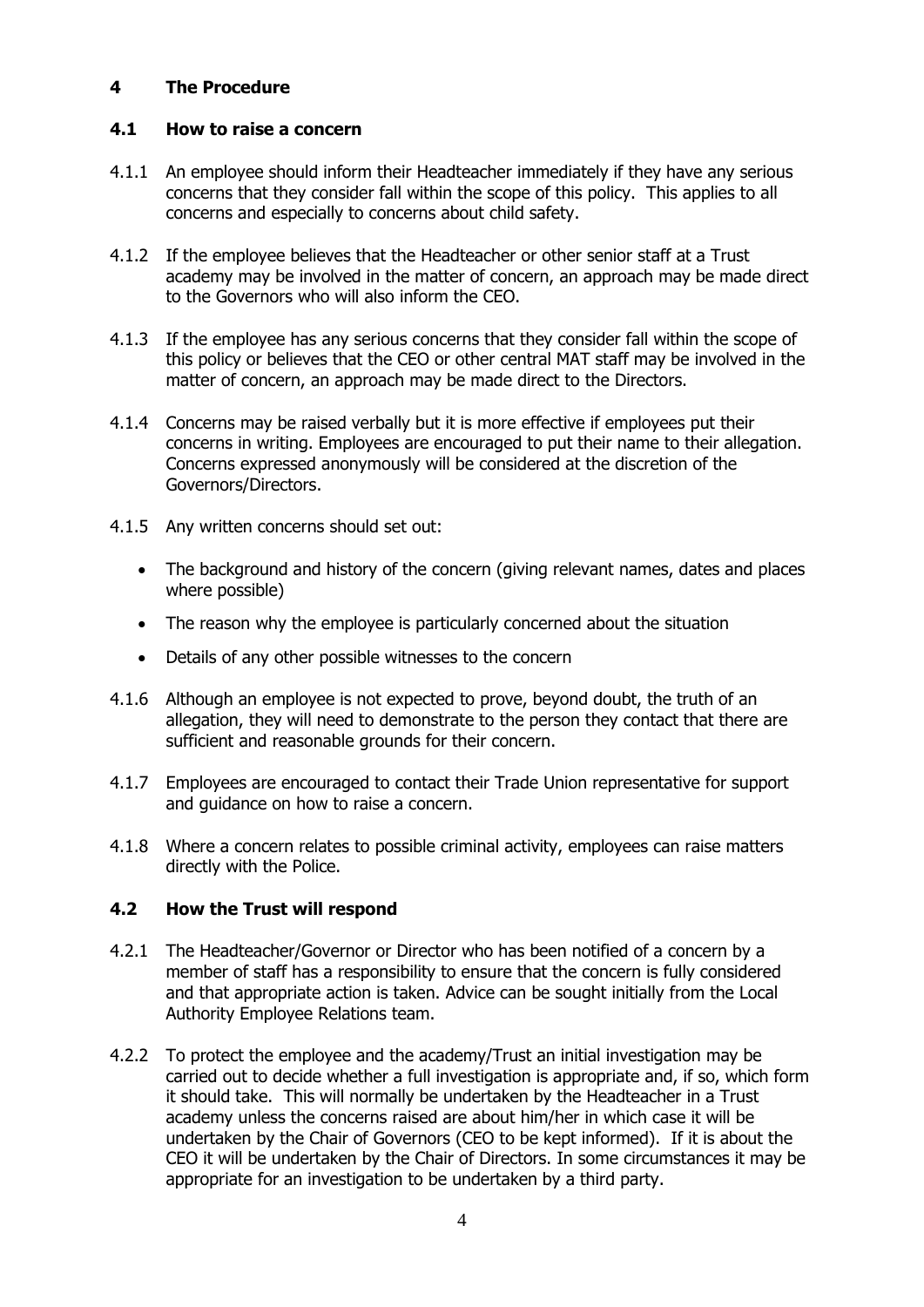- 4.2.3 If an investigation is required, a decision will be made as to whether the matter will be addressed internally and by whom, be referred to the Police or to Internal Audit or form the subject of an independent inquiry. In cases where the safety of a child may be at risk, it may be more appropriate to follow the Child Protection Policy or procedure for 'Dealing with Allegations of Abuse against Members of Staff and Volunteers' and to refer the concern to the Local Authority Designated Officer (LADO).
- 4.2.4 All initial enquires will be made on a sensitive and confidential basis to decide whether an investigation is appropriate and, if so, what form it should take. However, if a situation arises where a concern cannot be resolved without revealing the identity of an employee, this matter will be discussed further with the employee concerned before any further action is taken.
- 4.2.5 If any meeting is held in connection with the concerns raised by an employee, they are entitled to be accompanied by a work colleague or Trade Union representative. They can also request that this meeting is held away from their place of work.
- 4.2.6 If urgent action is required (e.g. suspension of another member of staff) this will be taken before any investigation is carried out. Alternatively, where immediate suspension is not deemed appropriate, the decision to suspend can be taken at any point during the investigation.
- 4.2.7 It should also be noted that some concerns may be resolved by agreed action without the need for a full investigation.
- 4.2.8 Within 10 working days of a concern being raised, the Headteacher or Governors/Directors will let the employee know in writing:
	- That the concern has been received
	- How they propose to deal with the matter
	- Give an estimate of how long it will take to provide a final response

If the decision is that no investigation is to take place, the reasons for this will be explained to the employee.

- 4.2.9 Depending on the nature of the matters raised and the clarity of information provided, it may be necessary to ask the employee for further information relating to the concern.
- 4.2.10 The Governors/Directors will take steps to minimise any difficulties that the employee may experience as a result of raising a concern and take all reasonable action to support and protect them from, for example, victimisation.
- 4.2.11 The Governors/Directors recognise that the employee needs to be assured that the matter has been properly addressed. Subject to legal constraints they will be advised of ongoing progress and kept informed about the outcomes of any investigation and remedial action proposed.

# **5. Taking the matter further**

5.1 It is expected that employees based in Trust academies who have concerns will follow the internal routes available first.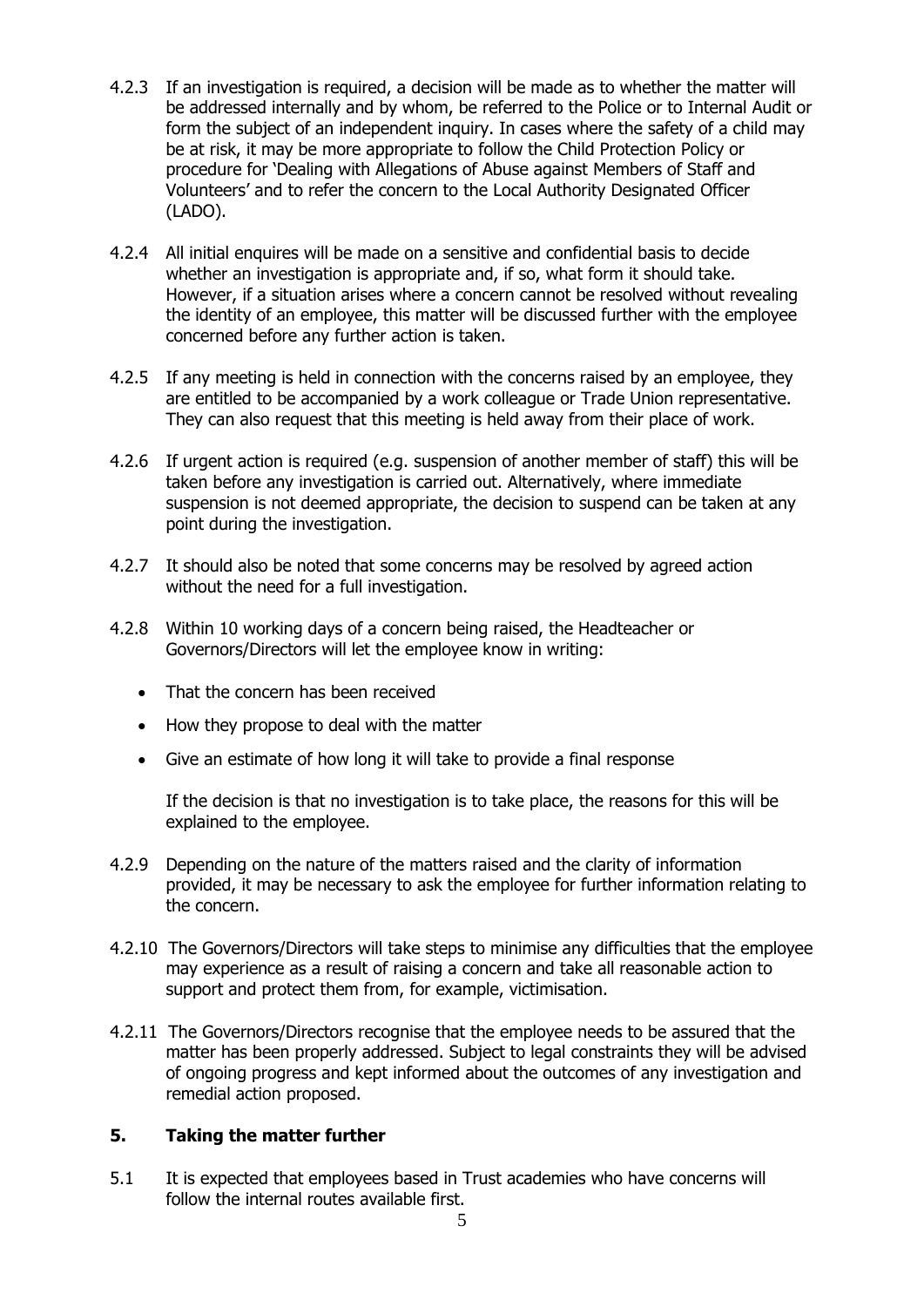- 5.2 If however, they are not satisfied with the action taken by the Headteacher/ Governors or the Directors they can approach the Director for Children's Services within Dorset Council. The Director for Children's Services has the overall responsibility for education within the County. Where there are safeguarding concerns, an individual can contact the Local Authority Designated Officer who is responsible for dealing with allegations or concerns about people who work with children.
- 5.3 The Director for Children's Services has access to the Dorset Council Chief Financial Officer and the Monitoring Officer who are responsible for financial, legal and compliance within the Local Authority and ensuring that maintained schools operate delegated budgets within the scheme prescribed by the LA.
- 5.4 Where an employee follows this route for reporting concerns, the Director will need to consider what action to take and whether to contact the Trust's Board of Directors. Every effort will be made to maintain the anonymity of the whistleblower but it may not be possible to do that. In circumstances where it would not be possible to do so, the employee will be told.
- 5.5 Where an investigation is required, a decision will be made as to whether the matter will be referred to the Trust for investigation, be referred to the police, be passed to an external auditor or form the subject of an independent inquiry. In cases where the welfare of a child may be at risk it may be more appropriate to follow the procedure for 'Dealing with Allegations of Abuse against Members of Staff and Volunteers' in conjunction with the Local Authority Designated Officer.

## **6. Outcome**

- 6.1 Whilst the Trust or the Local Authority cannot always guarantee the outcome a particular member of staff is seeking, the Trust will try to deal with the concern fairly and in an appropriate way. Any member of staff raising a concern under the procedure will be kept informed of progress including, where appropriate, the final outcome. However, in certain circumstances, e.g. where disciplinary action under the Trust's Disciplinary Procedure has resulted from the concern, it may not be appropriate to provide specific details due to the confidentiality and sensitivity of such matters.
- 6.2 The law recognises that in some circumstances it may be appropriate for staff to report their concerns to an external body such as a regulator and it will be for the employee to decide whether to follow that route. It will very rarely, if ever, be appropriate to alert the media.

# **7 Safeguards**

# **7.1 Harassment or Victimisation**

7.1 It is recognised that the decision to report a concern can be a difficult one to make. The Governors and Directors will not tolerate any harassment or victimisation (including informal pressures) and will take appropriate action in order to protect employees who raise a concern in good faith.

# **7.2 Confidentiality**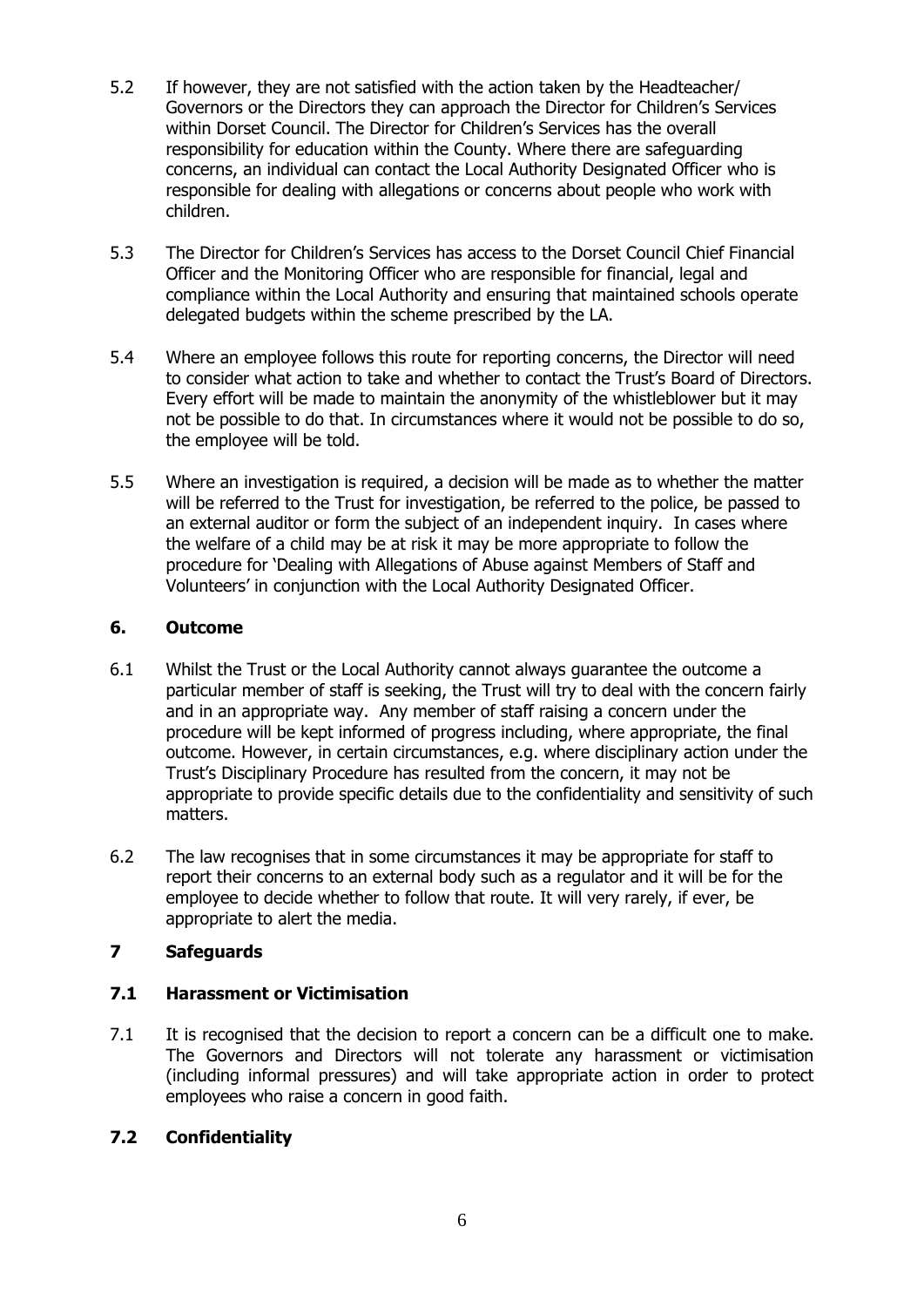- 7.2.1 As far as possible, the Governors and Directors will protect the identity of any employee who raises a concern and does not want their name to be disclosed. However, it must be appreciated that any investigation process may reveal the source of the information and a statement by the person reporting the concern may be required as evidence.
- 7.2.2 Employees may also be required to give evidence at a disciplinary hearing or to act as a witness at court.

## **7.3 Anonymity**

- 7.3.1 Concerns expressed anonymously will be considered at the discretion of the Governors/Directors. In exercising this discretion, the factors to be taken into account include:
	- the likelihood of obtaining the necessary information;
	- the seriousness of the issues raised:
	- the specific nature of the complaint;
	- the credibility of the concern;
	- the academy/Trust's best interests.
- 7.3.2 Employees also have to bear in mind that if they raise a complaint anonymously it may not be possible to provide a response/feedback.

#### **7.4 Support**

- 7.4.1 The member of staff against whom an allegation has been made will be kept informed of the progress of any investigation. Consideration will also be given to what other support may be appropriate for them.
- 7.4.2 If allegations are proved to be unfounded and/or no action is to be taken, consideration will be given as to what support may be appropriate for the member of staff.

#### **7.5 Monitoring and Review**

- 7.5.1 The Governors/Directors have a responsibility for registering the nature of all concerns raised and recording the outcome.
- 7.5.2 This policy and procedure will be kept under periodic review and any amendments will be subject to full consultation with trade union representatives.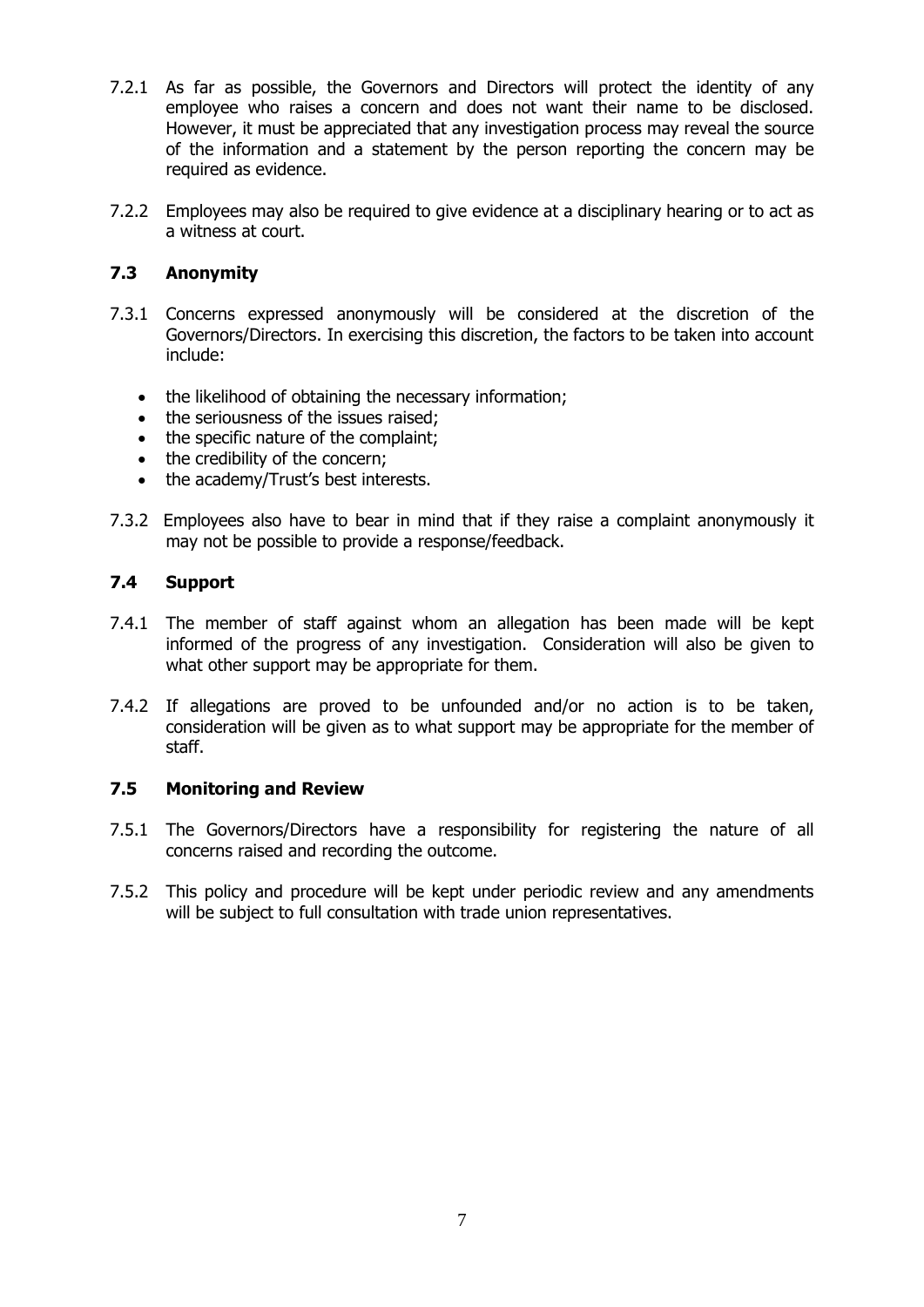# **Appendix 1**

#### **Legal Context**

**The Public Interest Disclosure Act 1998** gives legislative protection for 'whistleblowers' where there is a qualifying disclosure.

The Act applies to 'workers' which not only includes employees, but also contractors providing services, most agency workers, home workers and trainees on vocational and work experience schemes.

Qualifying disclosures are those which, in the reasonable belief of the employee, relate to one or more of the following categories:

- a miscarriage of justice;
- an individual's health and safety being endangered;
- the environment being damaged:
- failure to comply with a legal obligation (whether contractual under public law or otherwise);
- the commission of a criminal offence:
- information relating to those issues being deliberately concealed.

Legislation protection under the Act for qualifying disclosures relate to:

- unfair dismissal protection;
- compensation;
- no detriment.

There is no qualifying period for protection for workers making a claim and no upper limit on the level of compensation that can be awarded.

Employees should be able to show good grounds for their claims in order for these protections to apply.

To gain the protection of the law, the employee must make their disclosure following one of a number of prescribed routes, in particular:-

- disclosure to your employer (as set out in Stage 1 of the procedure);
- disclosure to a legal adviser;
- disclosure to a 'prescribed person', in the case of schools the most appropriate body listed in the legislation is Ofsted)

Government guidance on whistleblowing for employees is available at: <https://www.gov.uk/whistleblowing>

#### **Internal Contacts**

|  | Chair of Directors |  |
|--|--------------------|--|
|--|--------------------|--|

#### **Possible External Contact Points**

| Local Authority Designated Officer                                                | The Police                      |
|-----------------------------------------------------------------------------------|---------------------------------|
| Your Trade Union                                                                  | A solicitor or legal adviser    |
| Local Citizens Advice Bureau                                                      | The Local Government Ombudsman  |
| Relevant professional bodies or Public Concern at Work (registered                |                                 |
| regulatory organisations, e.g. Children's charity that provides free confidential |                                 |
| Commissioner                                                                      | advice)                         |
| Relevant voluntary organisation                                                   | The Health and Safety Executive |